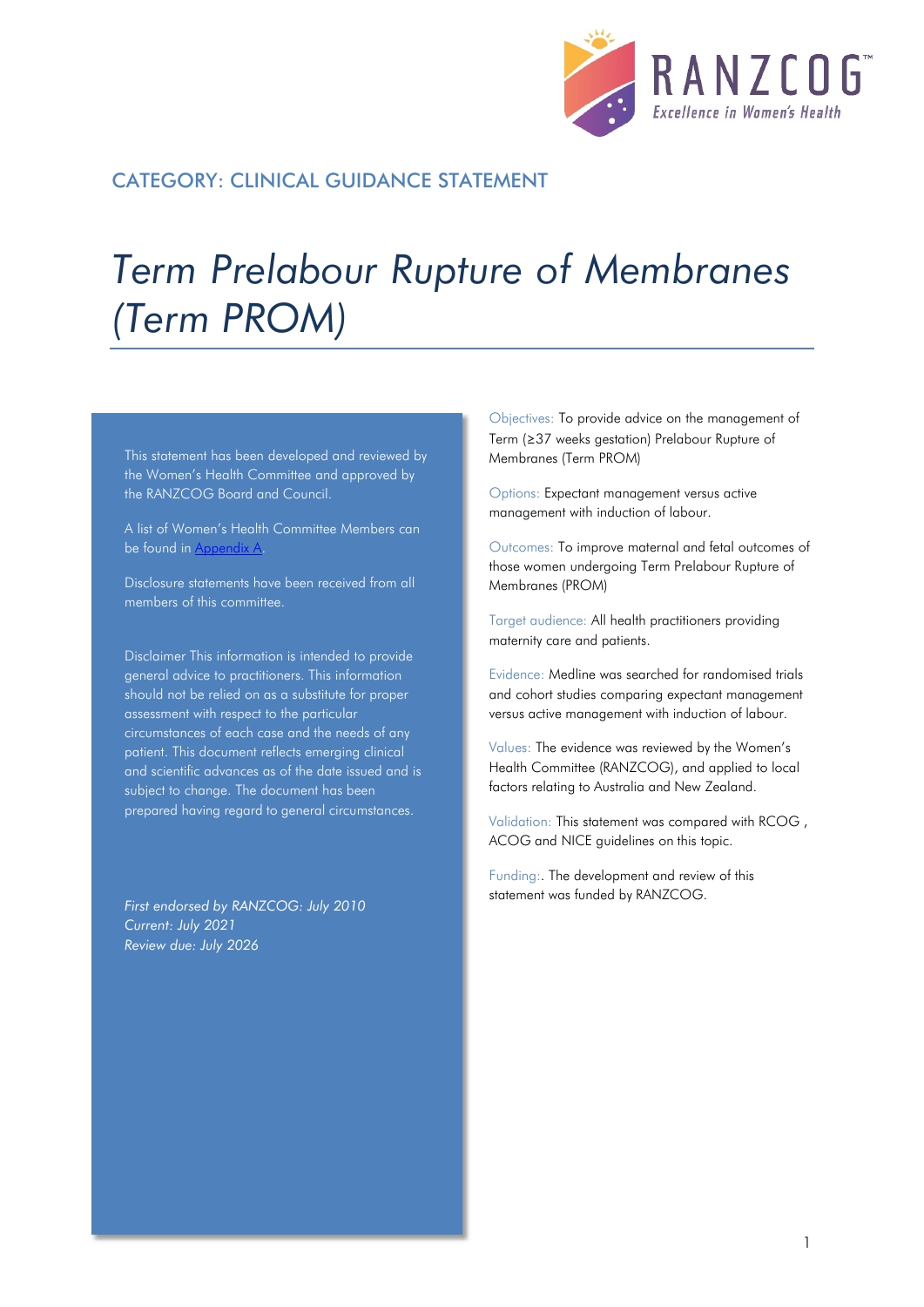# **Table of Contents**

| $\mathbf{1}$ . |                                                                                                 |  |
|----------------|-------------------------------------------------------------------------------------------------|--|
| 2.             |                                                                                                 |  |
| 3.             |                                                                                                 |  |
|                |                                                                                                 |  |
| 5.             |                                                                                                 |  |
|                |                                                                                                 |  |
|                | 5.2 What are the differences in outcome between expectant management and induction of labour? 5 |  |
|                |                                                                                                 |  |
|                |                                                                                                 |  |
|                | 53                                                                                              |  |
|                | 5.4 Should induction of labour be undertaken with oxytocin or vaginal prostaglandins?7          |  |
| 6.             |                                                                                                 |  |
| 7.             |                                                                                                 |  |
| 8.             |                                                                                                 |  |
| 9.             |                                                                                                 |  |
|                |                                                                                                 |  |
|                |                                                                                                 |  |
|                |                                                                                                 |  |
|                | Appendix C Overview of the development and review process for this statement                    |  |
|                |                                                                                                 |  |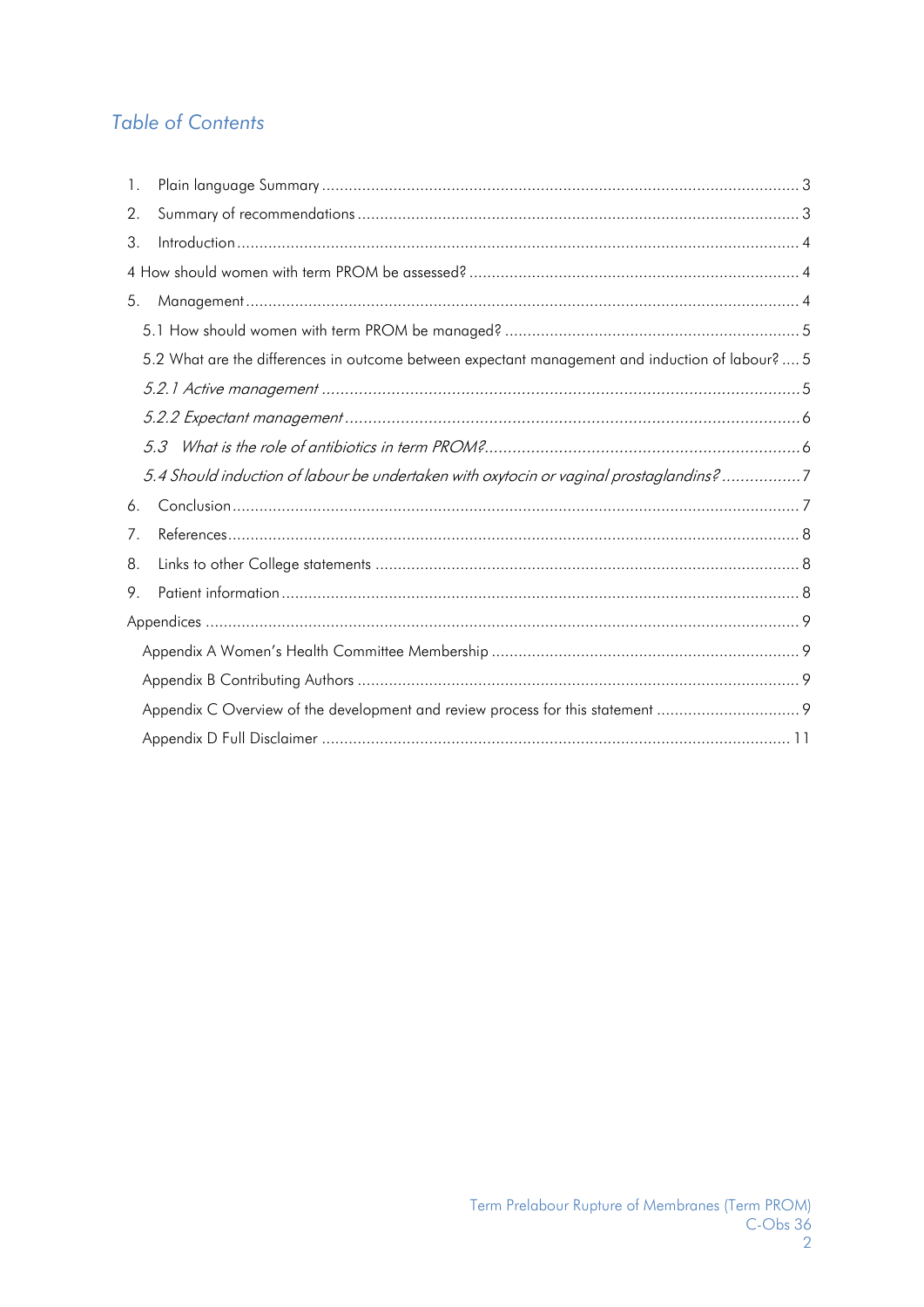# <span id="page-2-0"></span>*1. Plain language Summary*

In about one in 12 pregnancies, after 37 weeks, the fetal membranes around the baby will break before labour begins (breaking of the waters). Sometimes it is not clear that the waters have actually broken, and additional tests might have to be done to find the answer. Many women will start labour on their own after the waters break, but if not, induction of labour within 24 hours reduces infections for the woman and her baby.

If women are known to carry the bacteria group B streptococcus (GBS), they should be treated with antibiotics to help protect the baby against infection, and have labour induced straight away. Women who stay at home to await the onset of labour after their waters break need to monitor for signs of infection.

# <span id="page-2-1"></span>*2. Summary of recommendations*

| Recommendation 1                                                                                                                                                                                                                                                                                                                                                                                                                                                      | Grade                                          |
|-----------------------------------------------------------------------------------------------------------------------------------------------------------------------------------------------------------------------------------------------------------------------------------------------------------------------------------------------------------------------------------------------------------------------------------------------------------------------|------------------------------------------------|
| Initial assessment of women presenting with term PROM should include<br>confirmation of the diagnosis, confirmation of gestation, confirmation of<br>presentation and assessment of maternal and fetal wellbeing.<br>Where there is diagnostic uncertainty, a sterile speculum examination should be<br>performed. If uncertainty remains regarding the diagnosis, tests for the presence of<br>amniotic fluid proteins in vaginal fluid (e.g. Amnisure) may be used. | Consensus-based<br>recommendation <sup>1</sup> |
| Recommendation 2                                                                                                                                                                                                                                                                                                                                                                                                                                                      | Grade                                          |
| In women known to have vaginal Group B streptococcus (GBS) colonisation, or<br>who are being treated as positive for GBS, prophylactic antibiotics and early<br>planned birth is recommended.                                                                                                                                                                                                                                                                         | Grade A <sup>2, 3</sup>                        |
| Recommendation 3                                                                                                                                                                                                                                                                                                                                                                                                                                                      | Grade                                          |
| In women with ruptured membranes at term, induction of labour within 24 hours is<br>recommended, where practical                                                                                                                                                                                                                                                                                                                                                      | Grade A <sup>2, 3</sup>                        |
|                                                                                                                                                                                                                                                                                                                                                                                                                                                                       |                                                |
| Recommendation 4                                                                                                                                                                                                                                                                                                                                                                                                                                                      | Grade                                          |
| In women with ruptured membranes at term, who are negative for GBS, and<br>where timely induction of labour is planned, antibiotics should not be prescribed<br>as part of routine care.                                                                                                                                                                                                                                                                              | Grade A <sup>4</sup>                           |
| Recommendation 5                                                                                                                                                                                                                                                                                                                                                                                                                                                      | Grade<br>Grade $B^3$                           |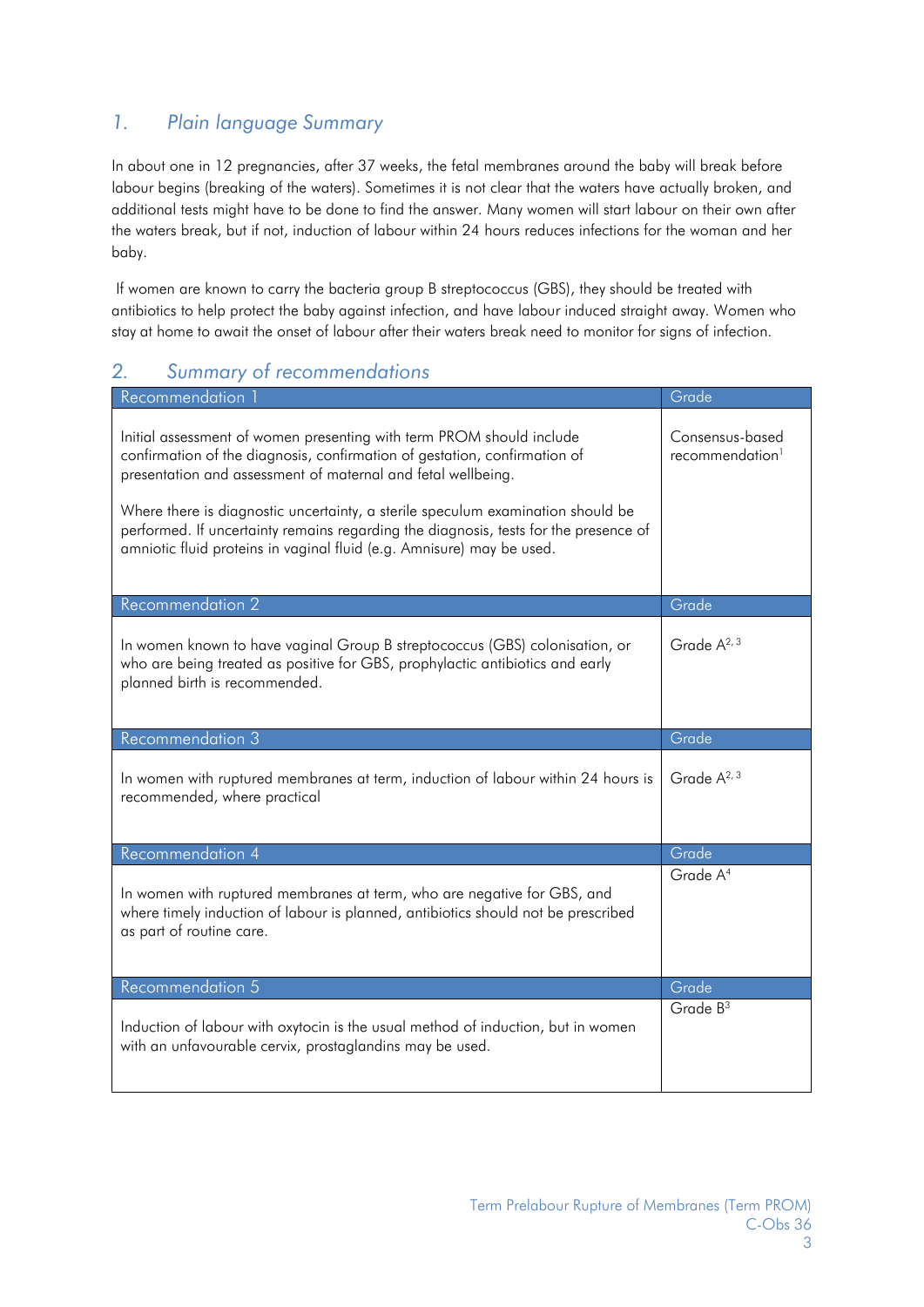## <span id="page-3-0"></span>*3. Introduction*

Term Prelabour Rupture of Membranes (term PROM) is defined as rupture of the membranes prior to the onset of labour at or beyond 37 weeks gestation.

The incidence of term PROM is 8%. Most women (70%) will commence labour spontaneously within 24 hours, but some women will have significant latency from PROM to delivery if managed expectantly. 85% of women with term PROM will labour spontaneously within 48 hours while 95% will labour spontaneously within 96 hours.

The immediate, but uncommon, risks of rupture of membranes include cord prolapse, cord compression and placental abruption.

Delayed risks include maternal and neonatal infection. Neonatal infection can result in devastating sequelae including death, chronic lung disease and cerebral palsy. Chorioamnionitis has been implicated as a cause of cerebral palsy in term infants<sup>5</sup>[.](#page-7-7)

# <span id="page-3-1"></span>*4 How should women with term PROM be assessed?*

Initial assessment of women presenting with term PROM should include confirmation of the diagnosis, of gestation, of presentation and assessment of maternal and fetal wellbeing. Where there is diagnostic uncertainty, a sterile speculum examination should be performed. If uncertainty remains regarding the diagnosis, tests for the presence of amniotic fluid proteins in vaginal fluid (e.g. Amnisure) may be used. Clinicians must be aware that false-positive test results may occur in the presence of blood or semen, alkaline antiseptics, certain lubricants, trichomonas, or bacterial vaginosis. Alternatively, false-negative test results may occur with prolonged membrane rupture and minimal residual fluid. False-positive test result rates of 19-30% have also been reported in women with clinically intact membranes and symptoms of labour<sup>6</sup>.

All biochemical tests to confirm or refute the presence of ruptured membranes have a low but measurable false positive and false negative rate, and test findings should be interpreted in conjunction with clinical findings. The USFDA has recently issued a warning regarding overreliance on these tests and subsequent adverse outcomes. These tests should not be used as part of routine assessment of women with ruptured membranes<sup>7</sup>.

Tests to diagnose the presence of amniotic fluid based on pH, rather than detection of amniotic fluid proteins, are less reliable.

Digital vaginal examination should be avoided unless immediate induction is planned as this has been shown to increase the rate of neonatal infection.

| Recommendation 1                                                                                                                                                                                                                                                                                                                                                                                                                                                      | Grade                             |
|-----------------------------------------------------------------------------------------------------------------------------------------------------------------------------------------------------------------------------------------------------------------------------------------------------------------------------------------------------------------------------------------------------------------------------------------------------------------------|-----------------------------------|
| Initial assessment of women presenting with term PROM should include<br>confirmation of the diagnosis, confirmation of gestation, confirmation of<br>presentation and assessment of maternal and fetal wellbeing. Where there is<br>diagnostic uncertainty, a sterile speculum examination should be performed. If<br>uncertainty remains regarding the diagnosis, tests for the presence of amniotic<br>fluid proteins in vaginal fluid (e.g. Amnisure) may be used. | Consensus-based<br>recommendation |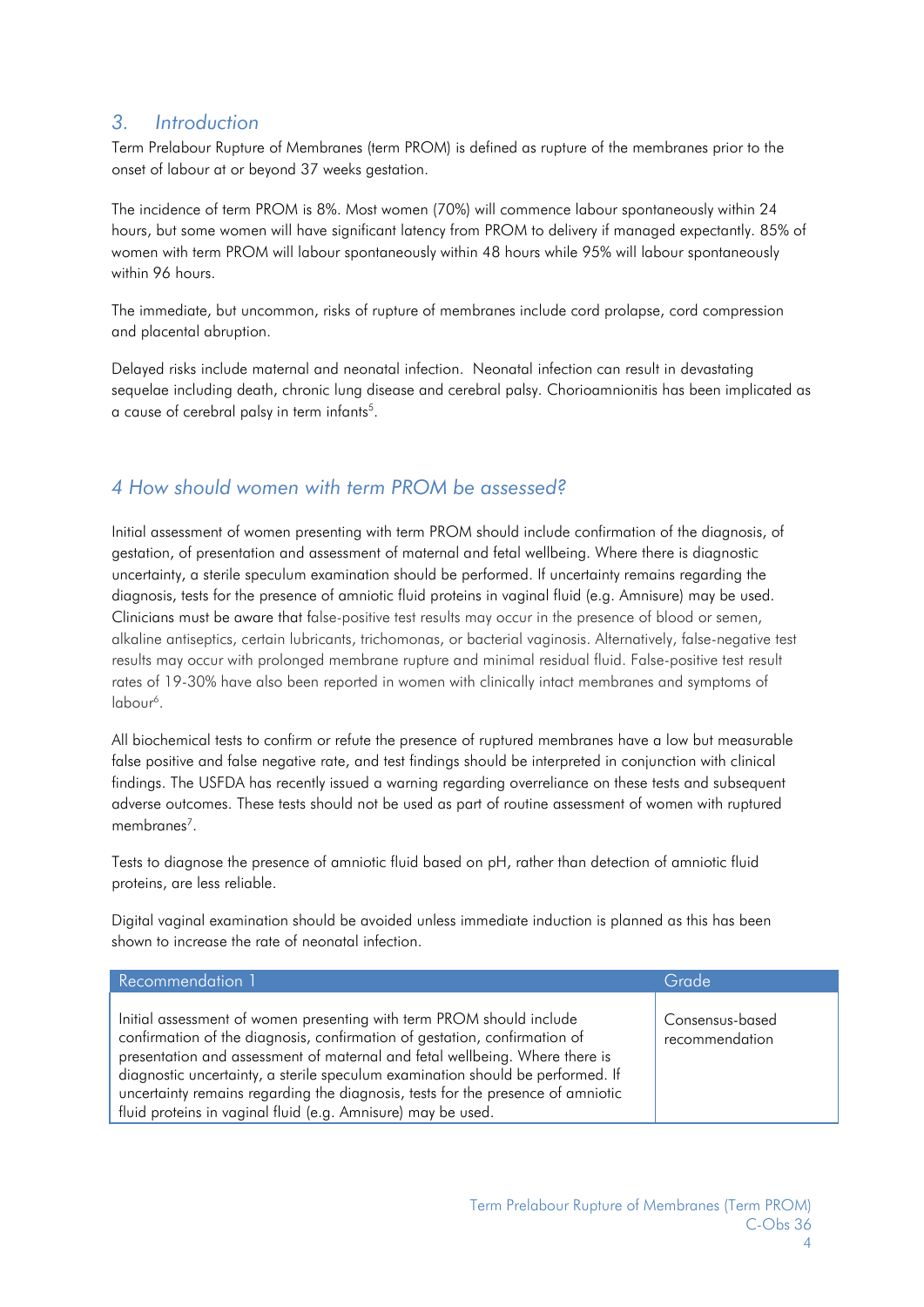## <span id="page-4-0"></span>*5. Management*

## 5.1 How should women with term PROM be managed ?

Management of term PROM requires discussion between the woman, her partner and caregivers regarding the benefits and risks of expectant management versus active management with induction of labour.

## <span id="page-4-1"></span>5.2 What are the differences in outcome between expectant management and induction of labour?

A large metaanalysis reviewed the outcomes from published randomised controlled trials of immediate induction of labour, defined as within 24 hours, compared to expectant management. Overall, outcomes were improved, or showed a trend to improvement in women in whom labour was induced compared to expectant management. The quality of the evidence was low, and there was heterogeneity regarding timing to start of induction, use of antibiotics and inclusion of women with GBS carriage<sup>2</sup>. The findings were similar to, and strongly influenced by, the TermPROM tri[al](#page-7-5)<sup>[3](#page-7-5)</sup> which contributed around half the participants. In this trial, women who were GBS positive were not managed differently to women without GBS.

|                         | Planned birth | Expectant managment |                       |
|-------------------------|---------------|---------------------|-----------------------|
| Maternal                | 54/1000       | 110/1000            | RR 00.49; 95% CI 0.33 |
| chorioamnionitis        |               |                     | to 0.72               |
| definite or probable    | 30/1000       | 41/1000             | RR 0.73; 95% CI 0.58  |
| early-onset neonatal    |               |                     | to 0.92               |
| sepsis                  |               |                     |                       |
| caesarean section rate  | 126/1000      | 150/1000            | RR 0.84, 95% CI 0.69- |
|                         |               |                     | 1.04                  |
| Neonate receiving       | 85/1000       | 126/1000            | RR 0.61; 95% CI 0.44  |
| antibiotics             |               |                     | to 0.84               |
| Neonatal admission to   | 129/1000      | 160/1000            | RR 0.75, 95% CI 0.66- |
| a neonatal special care |               |                     | 0.85                  |
| or intensive care unit  |               |                     |                       |

Women in the planned early birth group had more positive experiences compared with women in the expectant management group.

A post hoc analysis of the term PROM study concluded that expectant management at home was associated with an increase in neonatal infection (OR 1.97 95% CI 1.00, 3.90, P = 05), compared to expectant care in hospital, noting that women were not randomised to home or hospital care<sup>8</sup>.

## <span id="page-4-2"></span>5.2.1 Active management

Active management i.e. commencement of induction of labour or delivery by caesarean section, should be commenced within 24 hours, where practical, in women who are GBS negative or unknown.

In women who are GBS positive (or being treated as GBS positive), induction of labour should commence as soon as practical after diagnosis of rupture of membranes. Timing of caesarean section in this setting will depend on local service capability, and women should be given intravenous antibiotics, according to the "Maternal Group B Streptococcus in pregnancy: screening and management" guideline.

| Recommendation 2                                                                                                                             | Grade   |
|----------------------------------------------------------------------------------------------------------------------------------------------|---------|
| In women known to have vaginal Group B streptococcus (GBS) colonisation,<br>prophylactic antibiotics and early planned birth is recommended. | Grade A |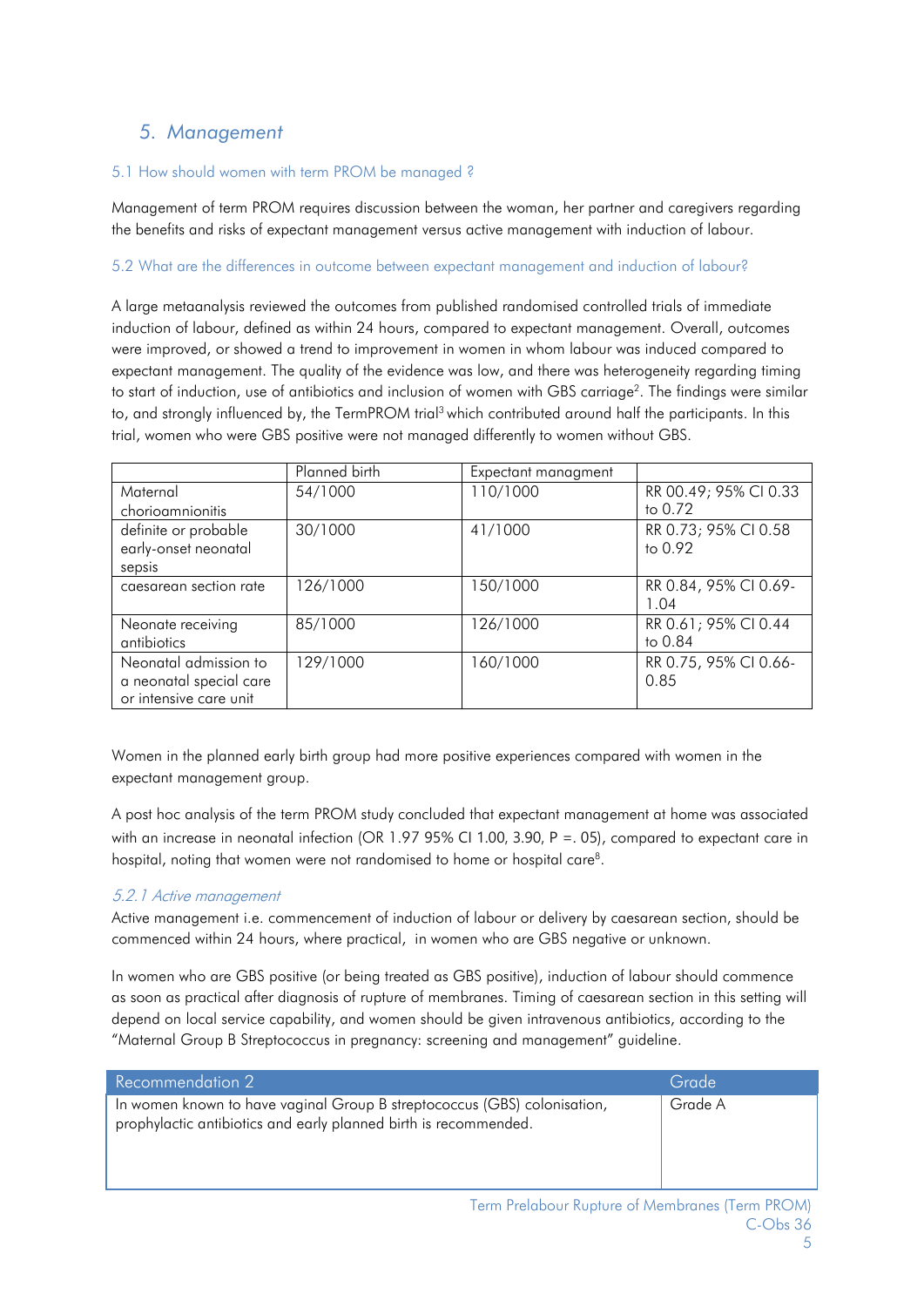| Recommendation 3                                                                                 | Grade   |
|--------------------------------------------------------------------------------------------------|---------|
| In women with ruptured membranes at term, induction of labour within 24 hours is<br>recommended. | Grade A |

## <span id="page-5-0"></span>5.2.2 Expectant management

Some women may choose expectant management, after counselling regarding the increased risks of this decision. Routine antibiotic prophylaxis may reduce rates of maternal infection in these women<sup>4</sup>[. I](#page-7-6)deally, these women would be/have:

- Fixed cephalic presentation.
- Negative Group B streptococcus (GBS) status and no prior history of a baby with EOGBS infection.
- No signs of infection (maternal tachycardia, fever, uterine tenderness).
- Normal CTG and fetal movements.
- Clear amniotic fluid
- Adequate resource/staffing to provide support as an outpatient or inpatient.
- Commitment to regular assessment of maternal temperature, vaginal loss and fetal movements. (4 hourly temperature check during waking hours is recommended).
- Access to reliable transport.
- <span id="page-5-1"></span>• Clearly documented plan for review

5.3 What is the role of antibiotics in term PROM?

a) Women known to be GBS negative

Meta-analysis does not show any benefit for women or neonates from routine antibiotic administration prior to labour in women with ruptured membranes in whom timely induction of labour is planned<sup>9</sup>.

b) Women in whom GBS status is unknown.

Antibiotic prophylaxis should be used in line with guidance from RANZCOG guideline, "Maternal Group B Streptococcus in pregnancy: screening and management".

c) Chorioamnionitis

If chorioamnionitis is diagnosed or suspected, delivery should be expedited and broad spectrum antibiotics should be administered.

| Recommendation 4                                                                                                                                                                         | Grade and reference  |
|------------------------------------------------------------------------------------------------------------------------------------------------------------------------------------------|----------------------|
| In women with ruptured membranes at term, who are negative for<br>GBS, and where timely induction of labour is planned, antibiotics<br>should not be prescribed as part of routine care. | Grade A <sup>4</sup> |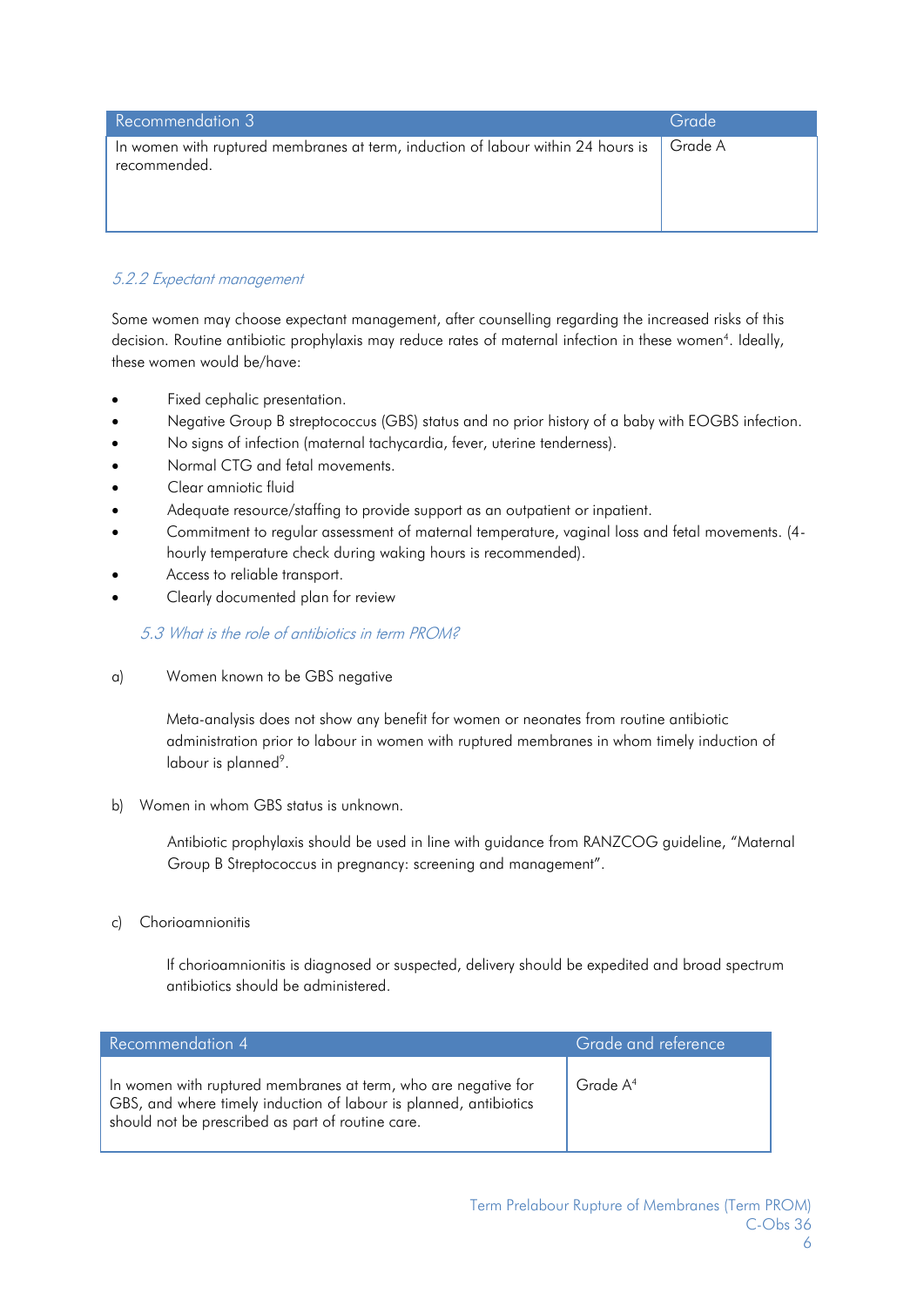## <span id="page-6-0"></span>5.4 Should induction of labour be undertaken with oxytocin or prostaglandins?

The usual method of induction of labour in Australia is with oxytocin. Oxytocin or oral prostaglandins are used in New Zealand<sup>10</sup>. Prostaglandins were used in the TermPROM trial and, in this trial and a number of further small trials, including Australian data, there was no difference in outcome compared to the use of oxytocin for induction of labour. In women with an unfavourable cervix, the use of prostaglandins may have a role. Mechanical methods of induction eg. balloon catheters, are associated with an increased risk of infection, however the data is limited.

| Recommendation 5                                                                                                                                                                                            | Grade and<br>reference |
|-------------------------------------------------------------------------------------------------------------------------------------------------------------------------------------------------------------|------------------------|
| Induction of labour with oxytocin is the usual method in Australia but<br>oxytocin or oral prostaglandins are used in New Zealand. Prostaglandins<br>may also be used in women with an unfavourable cervix. | Grade $B^3$            |

## <span id="page-6-1"></span>*6. Conclusion*

Planned early birth leads to reduced maternal infections, reduced neonatal infections and greater maternal satisfaction without an increase in caesarean section.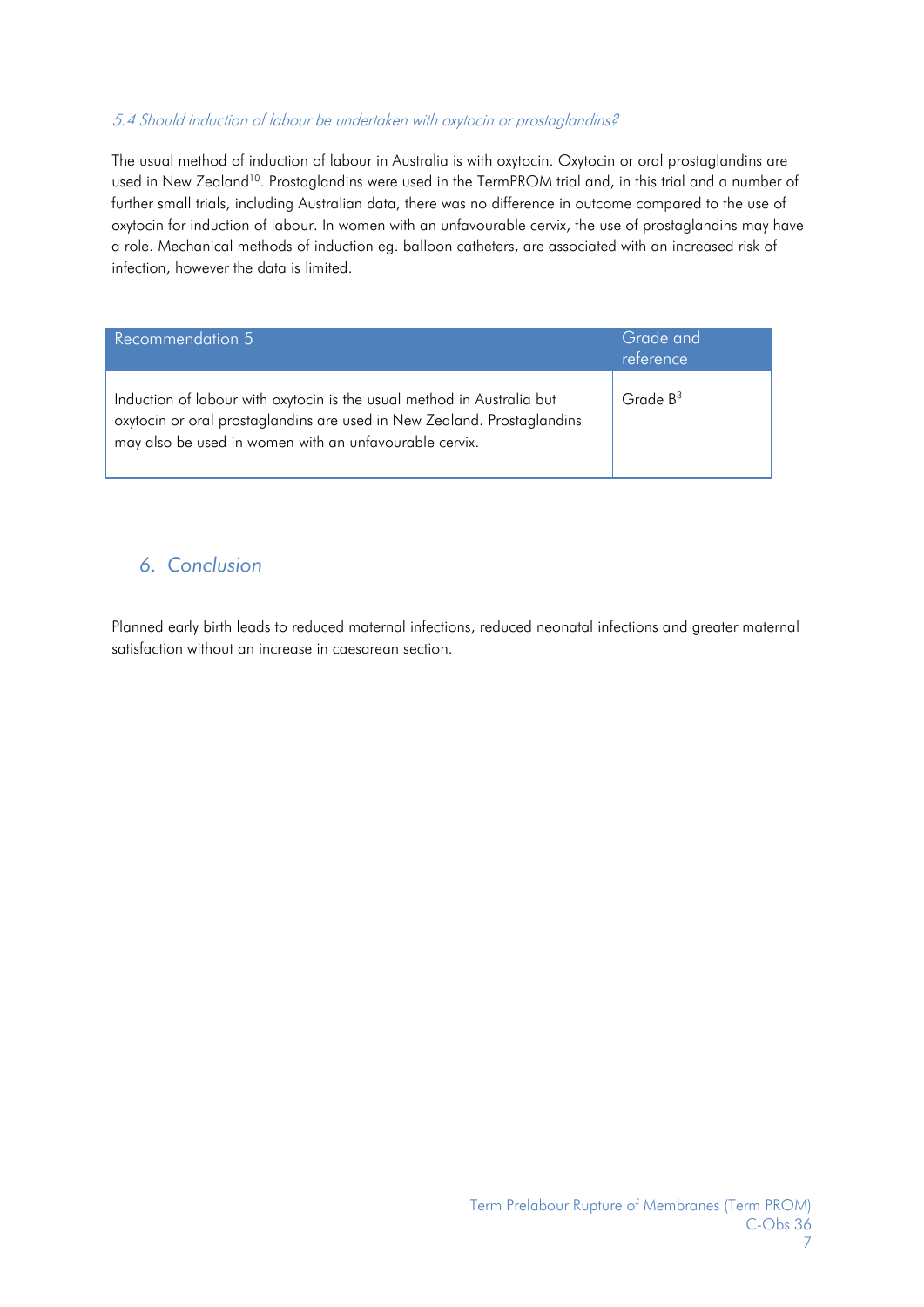# <span id="page-7-0"></span>*7. References*

<span id="page-7-3"></span>1. Prelabor Rupture of Membranes: ACOG Practice Bulletin, Number 217. Obstetrics and gynecology. 2020;135(3):e80-e97.

<span id="page-7-4"></span>2. Middleton P, Shepherd E, Flenady V, McBain RD, Crowther CA. Planned early birth versus expectant management (waiting) for prelabour rupture of membranes at term (37 weeks or more). Cochrane Database of Systematic Reviews. 2017(1).

<span id="page-7-5"></span>3. Hannah ME, Ohlsson A, Farine D, Hewson SA, Hodnett ED, Myhr TL, et al. Induction of labor compared with expectant management for prelabor rupture of the membranes at term. TERMPROM Study Group. N Engl J Med. 1996;334(16):1005-10.

<span id="page-7-6"></span>4. Saccone G, Berghella V. Antibiotic prophylaxis for term or near-term premature rupture of membranes: metaanalysis of randomized trials. American journal of obstetrics and gynecology. 2015;212(5):627.e1-9.

<span id="page-7-8"></span><span id="page-7-7"></span>5. Wu YW, Escobar GJ, Grether JK, Croen LA, Greene JD, Newman TB. Chorioamnionitis and cerebral palsy in term and near-term infants. Jama. 2003;290(20):2677-84.

6. Lee SM, Lee J, Seong HS, Lee SE, Park JS, Romero R, et al. The clinical significance of a positive Amnisure test in women with term labor with intact membranes. J Matern Fetal Neonatal Med. 2009;22(4):305-10.

<span id="page-7-9"></span>7. FDA. Risks Associated with Use of Rupture of Membranes Tests - Letter to Health Care Providers 2018 [updated 08/09/2018]. Available from: [https://www.fda.gov/medical-devices/letters-health-care](https://www.fda.gov/medical-devices/letters-health-care-providers/risks-associated-use-rupture-membranes-tests-letter-health-care-providers)[providers/risks-associated-use-rupture-membranes-tests-letter-health-care-providers.](https://www.fda.gov/medical-devices/letters-health-care-providers/risks-associated-use-rupture-membranes-tests-letter-health-care-providers)

<span id="page-7-10"></span>8. Hannah ME, Hodnett ED, Willan A, Foster GA, Di Cecco R, Helewa M. Prelabor rupture of the membranes at term: expectant management at home or in hospital? The TermPROM Study Group. Obstetrics and gynecology. 2000;96(4):533-8.

<span id="page-7-12"></span><span id="page-7-11"></span>9. Wojcieszek AM, Stock OM, Flenady V. Antibiotics for prelabour rupture of membranes at or near term. The Cochrane database of systematic reviews. 2014(10):Cd001807.

<span id="page-7-1"></span>10. Kerr RS, Kumar N, Williams MJ, Cuthbert A, Aflaifel N, Haas DM, et al. Low-dose oral misoprostol for induction of labour. The Cochrane database of systematic reviews. 2021;6(6):Cd014484.

## *8. Links to other College statements*

Routine Intrapartum Care in the absence of Pregnancy [Complications](https://www.ranzcog.edu.au/RANZCOG_SITE/media/RANZCOG-MEDIA/Women%27s%20Health/Statement%20and%20guidelines/Clinical-Obstetrics/Provision-of-routine-intrapartum-care-in-the-absence-of-pregnancy-complications-(C-Obs-31)review-July-2017.pdf?ext=.pdf) (C-Obs 31)

Intrapartum Fetal [Surveillance](https://ranzcog.edu.au/RANZCOG_SITE/media/RANZCOG-MEDIA/Women%27s%20Health/Statement%20and%20guidelines/Clinical-Obstetrics/IFS-Guideline-4thEdition-2019.pdf?ext=.pdf) Clinical Guidelines - Fourth Edition

Maternal Group B [Streptococcus](https://ranzcog.edu.au/RANZCOG_SITE/media/RANZCOG-MEDIA/Women%27s%20Health/Statement%20and%20guidelines/Clinical-Obstetrics/Maternal-Group-B-Streptococcus-in-pregnancy-screening-and-management-(C-Obs-19).pdf?ext=.pdf) in pregnancy: screening and management (C-Obs 19)

<span id="page-7-2"></span>[Evidence-based](https://www.ranzcog.edu.au/RANZCOG_SITE/media/RANZCOG-MEDIA/Women%27s%20Health/Statement%20and%20guidelines/Clinical%20-%20General/Evidence-based-medicine%2C-Obstetrics-and-Gynaecology-(C-Gen-15)-Review-March-2016.pdf?ext=.pdf) medicine, obstetrics and gynaecology (C-Gen 15)

## *9. Patient information*

A range of [RANZCOG](https://www.ranzcog.edu.au/Womens-Health/Patient-Information-Guides/Patient-Information-Pamphlets) Patient Information Pamphlets can be ordered via the RANZCOG website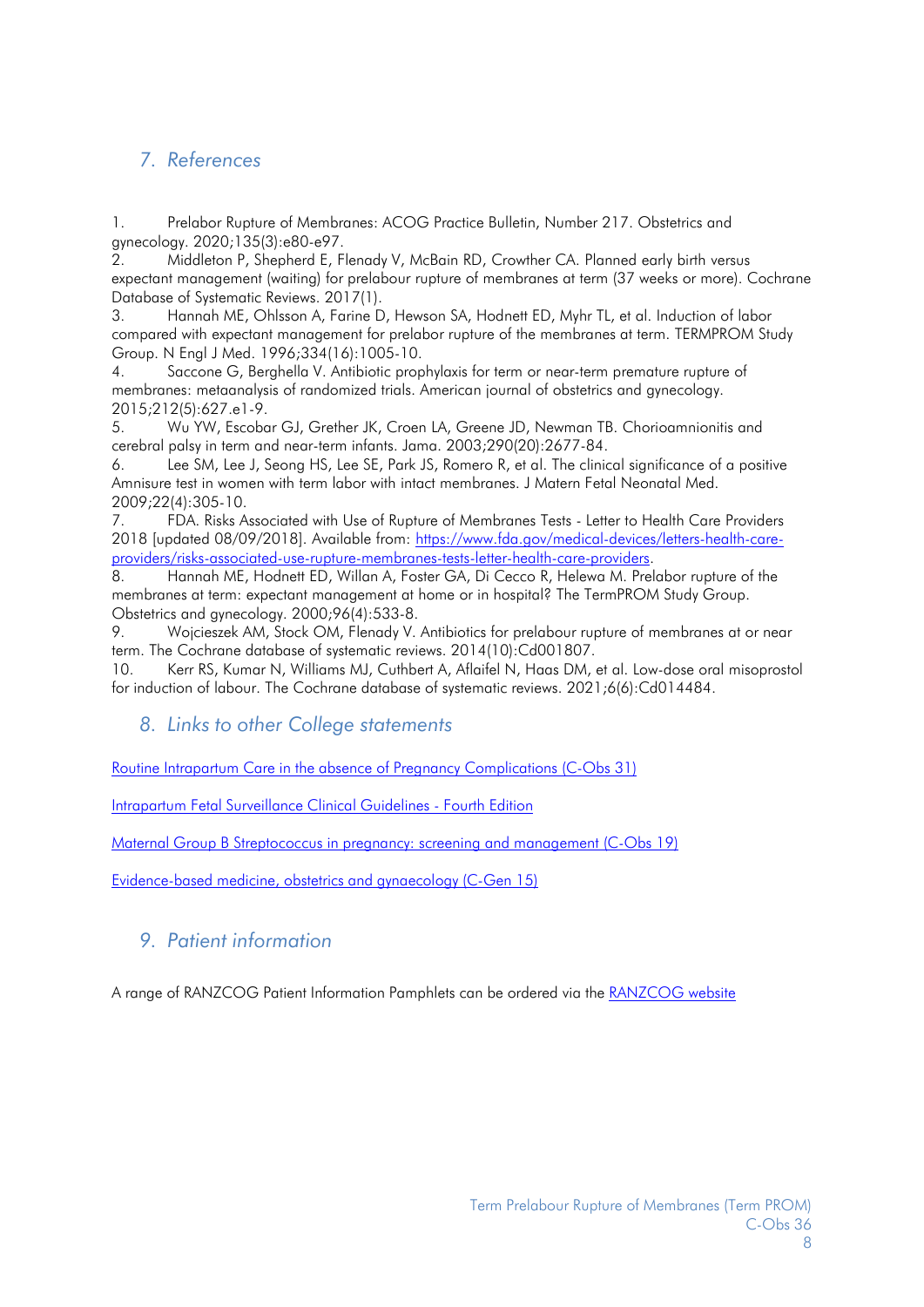# <span id="page-8-0"></span>*Appendices*

<span id="page-8-1"></span>

| Appendix A Women's Health Committee Membership |  |
|------------------------------------------------|--|
|------------------------------------------------|--|

| Name                              | <b>Position on Committee</b>          |
|-----------------------------------|---------------------------------------|
| Professor Yee Leung               | <b>Chair and Board Member</b>         |
| Dr Gillian Gibson                 | Deputy Chair, Gynaecology             |
| Dr Scott White                    | Deputy Chair, Obstetrics              |
| Dr Jared Watts                    | Member and EAC Representative         |
| Dr Kristy Milward                 | Member and Councillor                 |
| Dr Will Milford                   | Member and Councillor                 |
| Dr Frank O'Keeffe                 | Member and Councillor                 |
| Prof Steve Robson                 | Member                                |
| Professor Sue Walker              | Member                                |
| Dr Roy Watson                     | Member and Councillor                 |
| Dr Susan Fleming                  | Member and Councillor                 |
| Dr Sue Belgrave                   | Member and Councillor                 |
| Dr Marilyn Clarke                 | <b>ATSI Representative</b>            |
| Associate Professor Kirsten Black | Member                                |
| Dr Thangeswaran Rudra             | Member                                |
| Dr Nisha Khot                     | Member and SIMG Representative        |
| Dr Judith Gardiner                | Diplomate Representative              |
| Dr Angela Brown                   | Midwifery Representative, Australia   |
| Ms Adrienne Priday                | Midwifery Representative, New Zealand |
| Ms Ann Jorgensen                  | Community Representative              |
| Dr Rebecca Mackenzie-Proctor      | Trainee Representative                |
| Dr Leigh Duncan                   | Maori Representative                  |
| Prof Caroline De Costa            | Co-opted member (ANZJOG member)       |
| Dr Christine Sammartino           | Observer                              |

## <span id="page-8-2"></span>Appendix B Contributing Authors

The Women's Health Committee acknowledges the contribution of Dr Alexis Shub to this statement.

## <span id="page-8-3"></span>Appendix C Overview of the development and review process for this statement

i. Steps in developing and updating this statement

This statement was developed in July 2016 and reviewed recently in July 2021. The Women's Health Committee carried out the following steps in reviewing this statement:

- Declarations of interest were sought from all members prior to reviewing this statement.
- Structured clinical questions were developed and agreed upon.
- An updated literature search to answer the clinical questions was undertaken.
- At the July 2021 face-to-face committee meeting, the existing consensus-based recommendations were reviewed and updated (where appropriate) based on the available body of evidence and clinical expertise. Recommendations were graded as set out below in Appendix B part iii)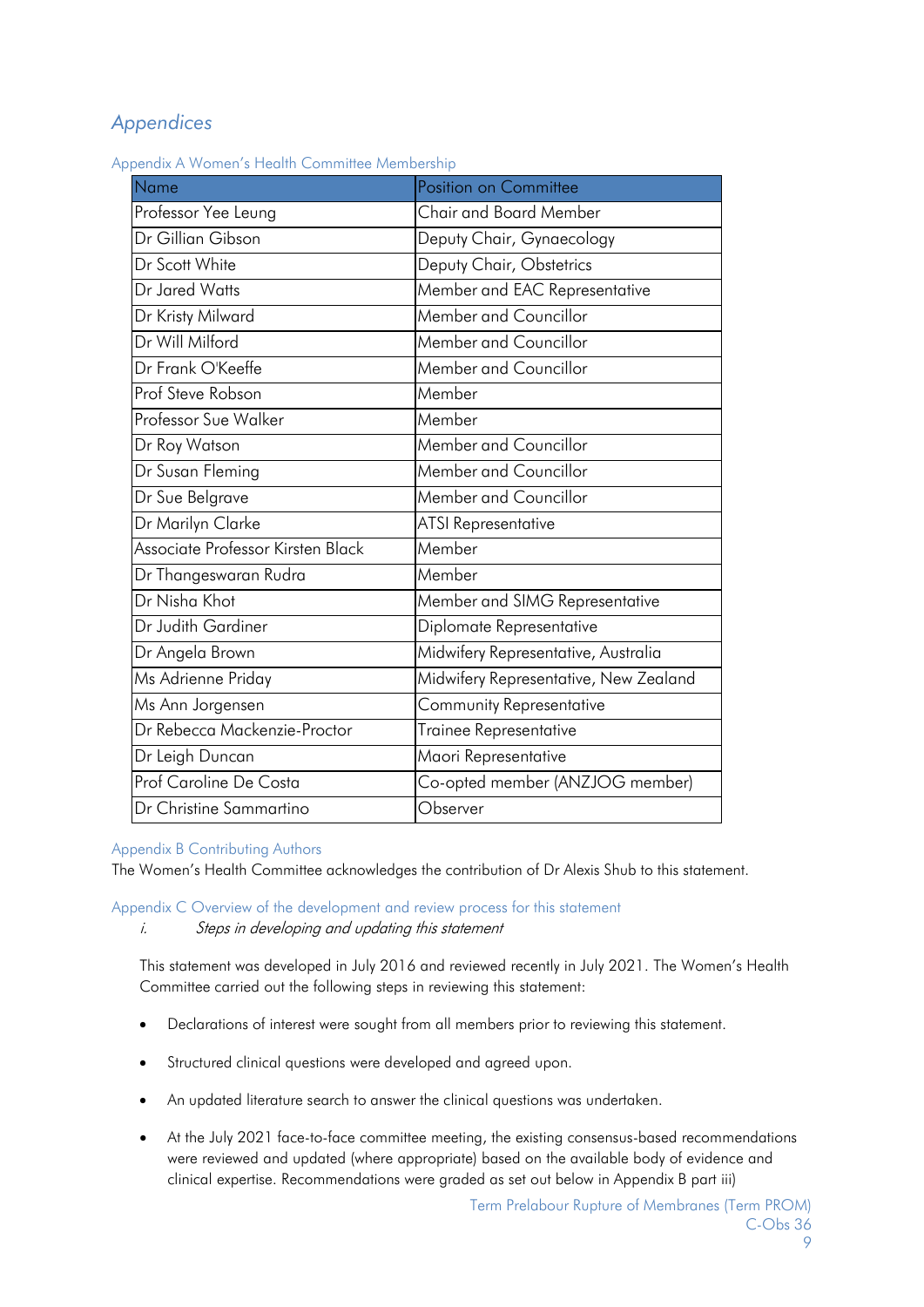## ii. Declaration of interest process and management

Declaring interests is essential in order to prevent any potential conflict between the private interests of members, and their duties as part of the Women's Health Committee.

A declaration of interest form specific to guidelines and statements was developed by RANZCOG and approved by the RANZCOG Board in September 2012. The Women's Health Committee members were required to declare their relevant interests in writing on this form prior to participating in the review of this statement.

Members were required to update their information as soon as they become aware of any changes to their interests and there was also a standing agenda item at each meeting where declarations of interest were called for and recorded as part of the meeting minutes.

There were no significant real or perceived conflicts of interest that required management during the process of updating this statement.

## iii. Grading of recommendations

.

Each recommendation in this College statement is given an overall grade as per the table below, based on the National Health and Medical Research Council (NHMRC) Levels of Evidence and Grades of Recommendations for Developers of Guidelines. Where no robust evidence was available but there was sufficient consensus within the Women's Health Committee, consensus-based recommendations were developed or existing ones updated and are identifiable as such. Consensus-based recommendations were agreed to by the entire committee. Good Practice Notes are highlighted throughout and provide practical guidance to facilitate implementation. These were also developed through consensus of the entire committee.

| Recommendation category |              | Description                                                                                                    |
|-------------------------|--------------|----------------------------------------------------------------------------------------------------------------|
| Evidence-based<br>A     |              | Body of evidence can be trusted to guide practice                                                              |
|                         | <sub>B</sub> | Body of evidence can be trusted to guide practice in most<br>situations                                        |
|                         | $\subset$    | Body of evidence provides some support for<br>recommendation(s) but care should be taken in its<br>application |
|                         | D            | The body of evidence is weak and the recommendation<br>must be applied with caution                            |
| Consensus-based         |              | Recommendation based on clinical opinion and expertise<br>as insufficient evidence available                   |
| Good Practice Note      |              | Practical advice and information based on clinical opinion<br>and expertise                                    |